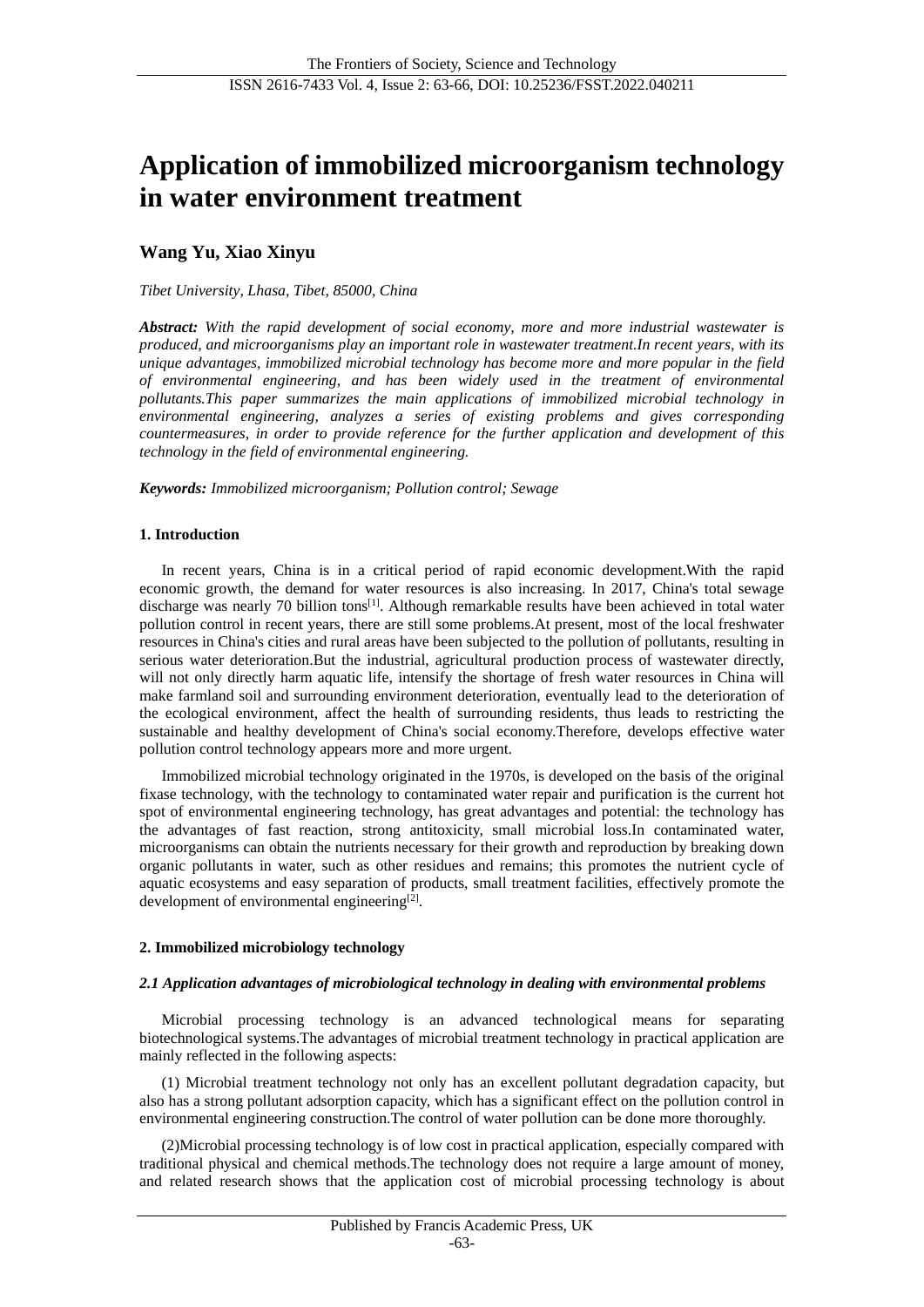## ISSN 2616-7433 Vol. 4, Issue 2: 63-66, DOI: 10.25236/FSST.2022.040211

30%~50% of the cost of physical and chemical processing technology.It can greatly save costs and resources, and improve the construction efficiency of environmental protection projects.

(3)There are a large number of microorganisms, and their metabolic types are also rich and diverse. Different kinds of environmental microorganisms have different catabolic functions for different substances, which makes them able to effectively degrade a variety of pollutants.At the same time, microorganisms have strong reproductive ability and short reproductive cycle, which can effectively adapt to the complex environment, so it is particularly easy to produce corresponding enzymes for different substances to meet the requirements of pollutant degradation.

(4)Microbial treatment technology has significant advantages in sewage treatment. In addition to removing impurities and pollutants in the water, it can also improve the transparency of the water and ensure the effect of sewage treatment.Microbial treatment technology is an effective technology for the construction and development of environmental engineering. Environmental pollution should be fully considered and the corresponding microorganisms should be cultivated.Give full play to the degradation role of microorganisms to create good conditions for environmental protection and pollution prevention and control.

#### *2.2 Application method of immobilized microbiological technology*

The fixation methods in immobilized microorganisms are mainly divided into embedding, carrier binding, adsorption, crosslinking, and carrier-free immobilization method<sup>[3]</sup>. Common vectors are mainly divided into inorganic, organic, and a composite combination of the first two.From the current actual situation, immobilized microbial technology is mainly used in environmental engineering to control the water pollution, air pollution and soil pollution.

#### *2.3 Characteristics of the immobilized microbiological technology*

Immobilized microbial technology is compared to other environmental governance technologies, It has the following six characteristics: 1. Immobilized microorganisms can very effectively maintain the high concentration and activity of various microorganisms in the reactor, It has a good effect on improving the efficiency of microbial treatment of pollutants; 2. After the waste water treatment, How to handle the end of the remaining bottom mud, This is currently a big problem at present, If the immobilized microbial technology is used to treat the wastewater, The yield of the sludge can be effectively reduced, It greatly reduces the subsequent bottom mud burden of sewage treatment; 3. Granticle material formed after immobilization of microorganisms, Can promote the separation rate of solid and liquid phase in polluted water bodies, Improve the effect of polluted water body treatment; 4. Industrial wastewater is often of complex composition, It often contains a complex structure and difficult to degrade the organic matter, It is difficult to manage by using chemical methods, It may also bring in more pollutants, However, the use of immobilized microbial technology can effectively treat some industrial wastewater that is refractory to degradation; 5. For most of the toxic and harmful substances, Microorganisms are highly tolerant, Features of good stability, Can effectively deal with toxic and harmful polluted water bodies; 6. Treatment of sewage and wastewater with fixed microbial technology, Not only simplifies the process of conventional water treatment, It improves the efficiency and quality of water treatment, Also with reduced costs, With good economic benefits.Therefore, the immobilized microbial technology has been extensively studied and deeply discussed from the perspective of environmental pollution control.

#### **3. Application of immobilized microbiology technology in water environment management**

#### *3.1 Advantages of immobilized microbes in sewage treatment*

The main cause of most natural water pollution in the environment is the result of industrial, agricultural and urban and rural residents.For example, sewers usually have mixed polluted water bodies of heavy metals, high salt, high chemical oxygen demand (COD) and high ammonia nitrogen, which have a strong inhibitory effect on microorganisms when treated with microbes.The application of immobilized microbial technology greatly improves the survival rate of microorganisms in polluted water bodies, while the vector provides a small environment suitable for microbial survival, significantly improves the resistance of microorganisms to various pollutants, and improves the processing efficiency of the whole system.In the large-scale treatment of sewage, fixed microorganisms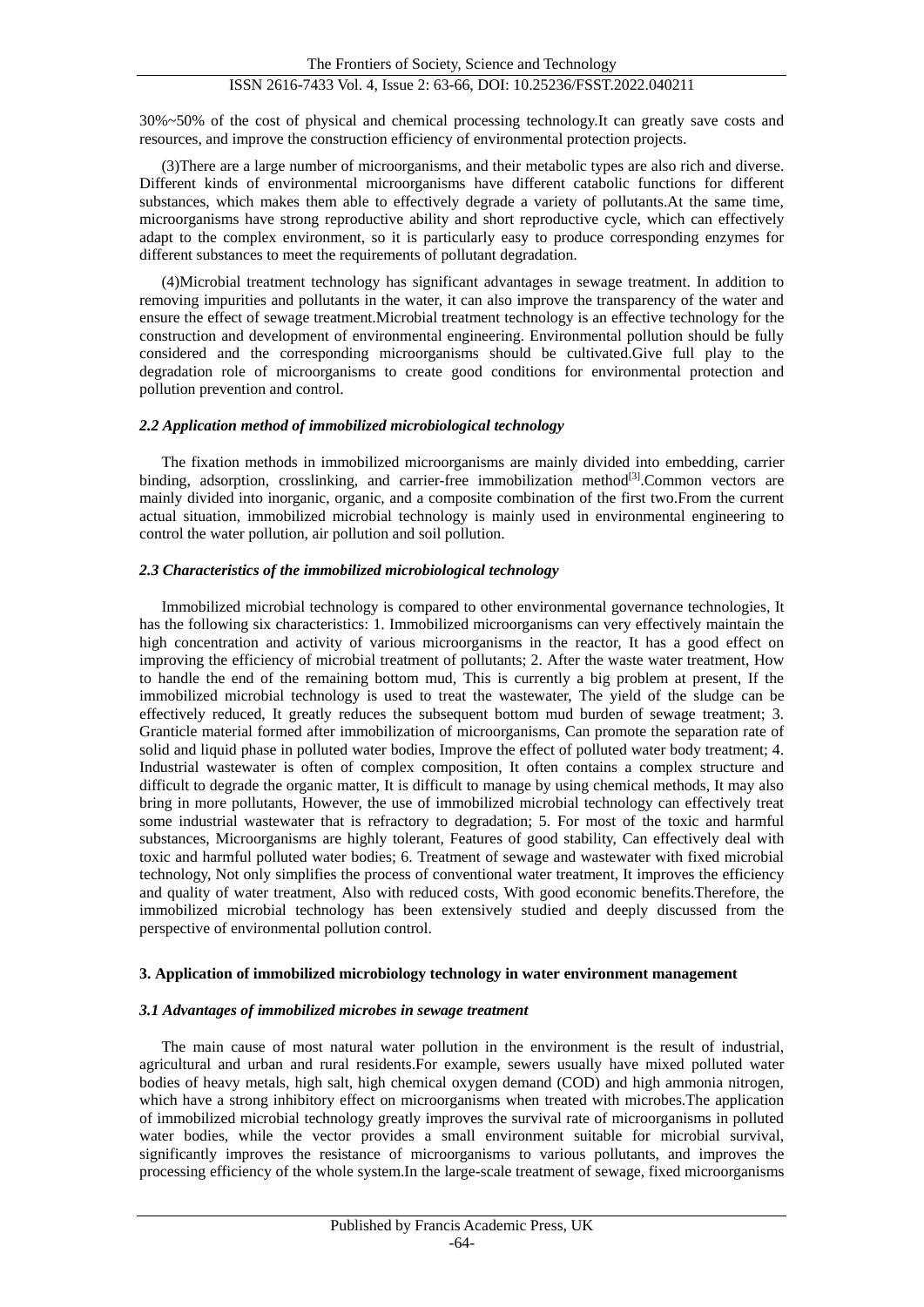are often connected to various bioreactors.In the processing process, we not only improve the processing efficiency, but also solve the problem of large amounts of sludge production in some activated sludge process.The use of fixed microbial technology to control aquatic environmental pollution has become a hot topic in sewage treatment technology.

#### *3.2 Application in heavy metal-contaminated water bodies*

The wastewater containing heavy metals by microbial adsorption has the characteristics of low cost, high adsorption efficiency and good treatment effect.However, the traditional microbial management methods have problems such as low efficiency and significantly decreased microbial activity.Therefore, there are great advantages to use immobilized microbial technology to protect cells and improve cellular activity to control heavy metal contaminated water bodies.

Using immobilized microbial technology of heavy metal pollution water main mechanism is: most of the heavy metal ions in water poison most microorganisms in the environment, but microorganisms after immobilization treatment, the resistance to heavy metal toxicity has been greatly improved, which can greatly improve the microbial activity, its biological characteristics have also been effectively maintained, through highly active microbial enzyme will heavy metal elements in the water environment effectively enriched together, and then realize the role of purifying water environment.

Professor Xu Rong and others mainly studied Pb2+ in heavy metal polluted water bodies for the direction of heavy metal contaminated by microbial treatment Removal of ions.Professor Xu Rong's team adopted it Penicillium waste bacteria were used as raw material for immobilized microorganisms to adsorb the Pb2+, found in Within the range of optimal pH values of 5 to 5.5, Pb2+At the beginning of the experiment .The ratio of concentration to adsorbent has a great effect on adsorption; EDTA is the best elution agent for Pb2+ on fixed P. flavum particles.Michelle et al used polyacrylamide-embedded immobilized citric acid bacteria to enrich the metal Cd in the wastewater and achieve good results.The effects of pH, algal density, organic acids, and divalent cations on heavy metals removal were studied by Malik et al.<sup>[3]</sup>

#### *3.3 Application in high nitrogen and ammonia*

The main problems in water containing high concentrations of nitrogen and ammonia: first, by increasing the number of nitrification bacteria in aquatic environment, the influence of bacteria in polluted water will reduce the nitrification efficiency of the two elements; the production time is long, when the BOD concentration is high.

Therefore, increasing the concentration of nitrification bacteria is an effective way to improve nitrification is to use immobilized microbial technology to immobilize nitrorification bacteria. Therefore, many scholars have done extensive research on the application of immobilized biotechnology in nitrogen-containing wastewater treatment.This technical method increases the number of nitrification bacteria, but also well improves the activity of nitrification bacteria in the aquatic environment, and promotes the smooth progress of the nitrification reaction.

To verify the effect of the wastewater treatment of immobilized nitrosing bacteria containing high concentrations of ammonia nitrogen, many researchers have conducted experiments in aquatic environments containing ammonia nitrogen.Shang Tonget al used calcium brown alginate gel as the embedded carrier material to fix brown algae and control the hydraulic residence time to 4 hours and 30 min.After the experiment, through the detection and comparison of the ammonia nitrogen concentration in the water body, the ammonia nitrogen treatment rate was as high as  $92.1\%$ <sup>[4]</sup>.

#### *3.4 Application in printing and dyeing sewage treatment*

Most of the wastewater discharged by printing plants or dyeing plants is characterized by the characteristics of drastic changes in water quality, high pollutant content, deep color, high concentration, large change in alkalinity and pH value, low biochemical ability and high treatment difficulty.It also contains benzene, nitrogen, amine and other toxic substances, to the printing and dyeing wastewater treatment and decolor treatment has brought more difficult.[4]Immobilized microbe technology can reproduce microorganisms that are capable of deccolorization or reducing dyes, and use microorganisms to degrade colored substances, so as to achieve the purpose of decolorization and wastewater treatment.